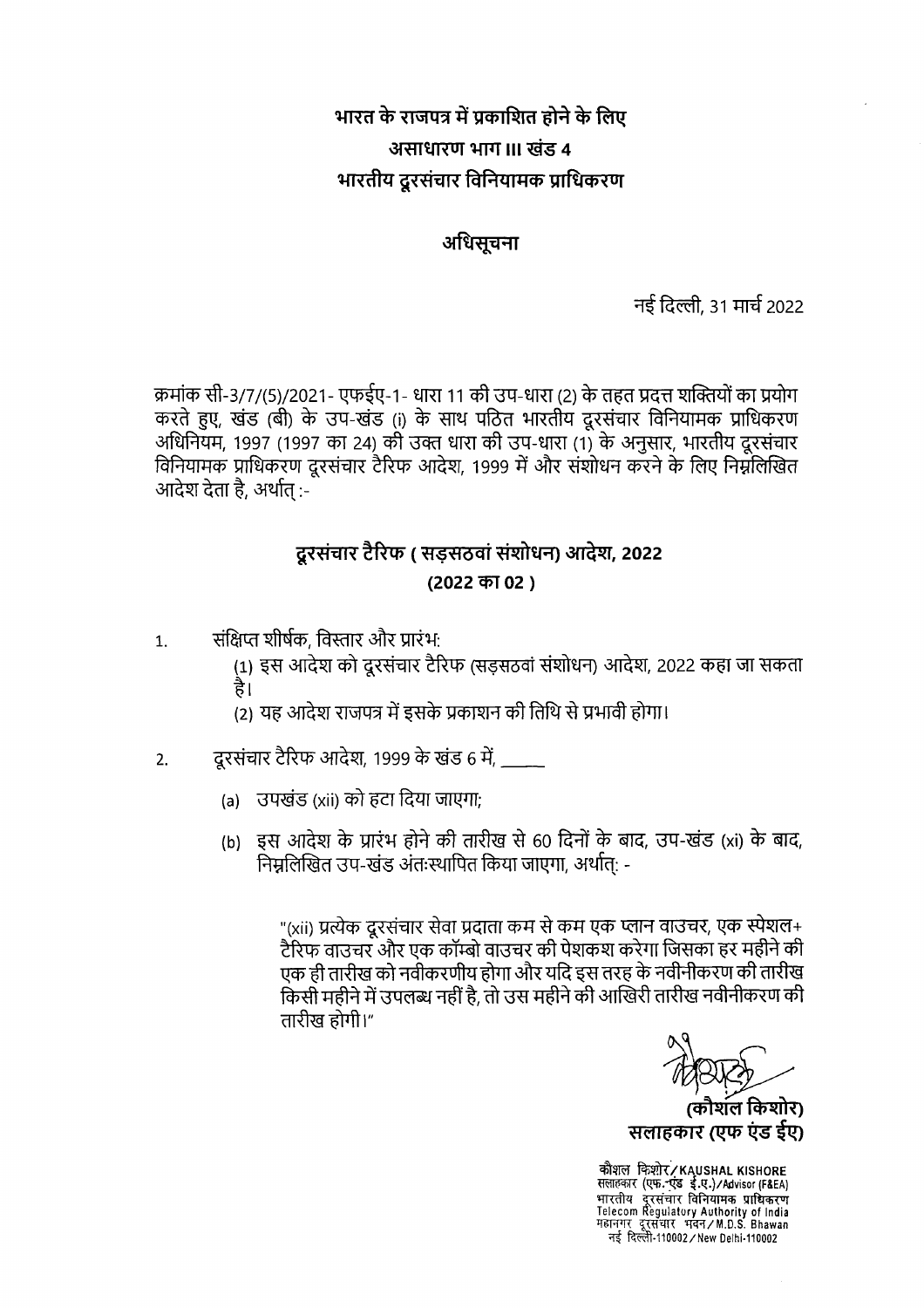नोट 1 - दूरसंचार टैरिफ आदेश, 1999 भारत के राजपत्र, असाधारण, भाग III, खंड 4 में अधिसूचना<br>संख्या 99/3 दिनांक 9 मार्च, 1999 के तहत प्रकाशित किया गया था, और बाद में नीचे दिए गए अनुसार संशोधित किया गया था: -

 $\bar{\bar{z}}$  $\bar{\mathcal{L}}$  $\bar{z}$ 

| सिंशोधन        |                                             |
|----------------|---------------------------------------------|
| क्र.           | अधिसूचना संख्या और तिथि                     |
| 1 <sub>π</sub> | 301-4/99-ट्राई (ईकॉन) दिनांक 30.3.1999      |
| 2रा            | 301-4/99-ट्राई (ईकॉन) दिनांक 31.5.1999      |
| 3रा            | 301-4/99-ट्राई (ईकॉन) दिनांक 31.5.1999      |
| ∣4था           | 301-4/99-ट्राई (इकॉन) दिनांक 28.7.1999      |
| 5वां           | 301-4/99-ट्राई (इकॉन) दिनांक 17.9.1999      |
| 6वां           | 301-4/99-ट्राई (इकॉन) दिनांक 30.9.1999      |
| 7वां           | 301-8/2000-ट्राई (इकॉन) दिनांक 30.3.2000    |
| 8वां           | 301-8/2000-ट्राई (इकॉन) दिनांक 31.7.2000    |
| 9वां           | 301-8/2000-ट्राई (ईकॉन) दिनांक 28.8.2000    |
| $10$ वां       | 306-1/99-ट्राई (इकॉन) दिनांक 9.11.2000      |
| 11 वां         | 310-1(5)/ट्राई-2000 दिनांक 25.1.2001        |
| $12$ वां       | 301-9/2000-ट्राई (ईकॉन) दिनांक 25.1.2001    |
| $13$ वां       | 303-4/ट्राई-2001 दिनांक 1.5.2001            |
| 14 वां         | 306-2/ट्राई-2001 दिनांक 24.5.2001           |
| $15$ वां       | 310-1(5)/ट्राई-2000 दिनांक 20.7.2001        |
| 16 वां         | 310-5(17)/2001-ट्राई (ईकान) दिनाक 14.8.2001 |
| 17 वां         | 301/2/2002-ट्राई (ईकॉन) दिनांक 22.1.2002    |
| $18$ वां       | 303/3/2002-ट्राई (इकॉन) दिनांक 30.1.2002    |
| $19$ वां       | 303/3/2002-ट्राई (इकॉन) दिनांक 28.02.2002   |
| 20 वां         |                                             |
| 21 वां         | 301-6/2002-ट्राई (इकॉन) दिनांक 13.6.2002    |
| 22 वां         | 312-5/2002-ट्राई (इको) दिनांक 4.7.2002      |

Eligit (Figure 110002/10002/10002/16/1745)  $\frac{1}{2}$ 

 $\alpha$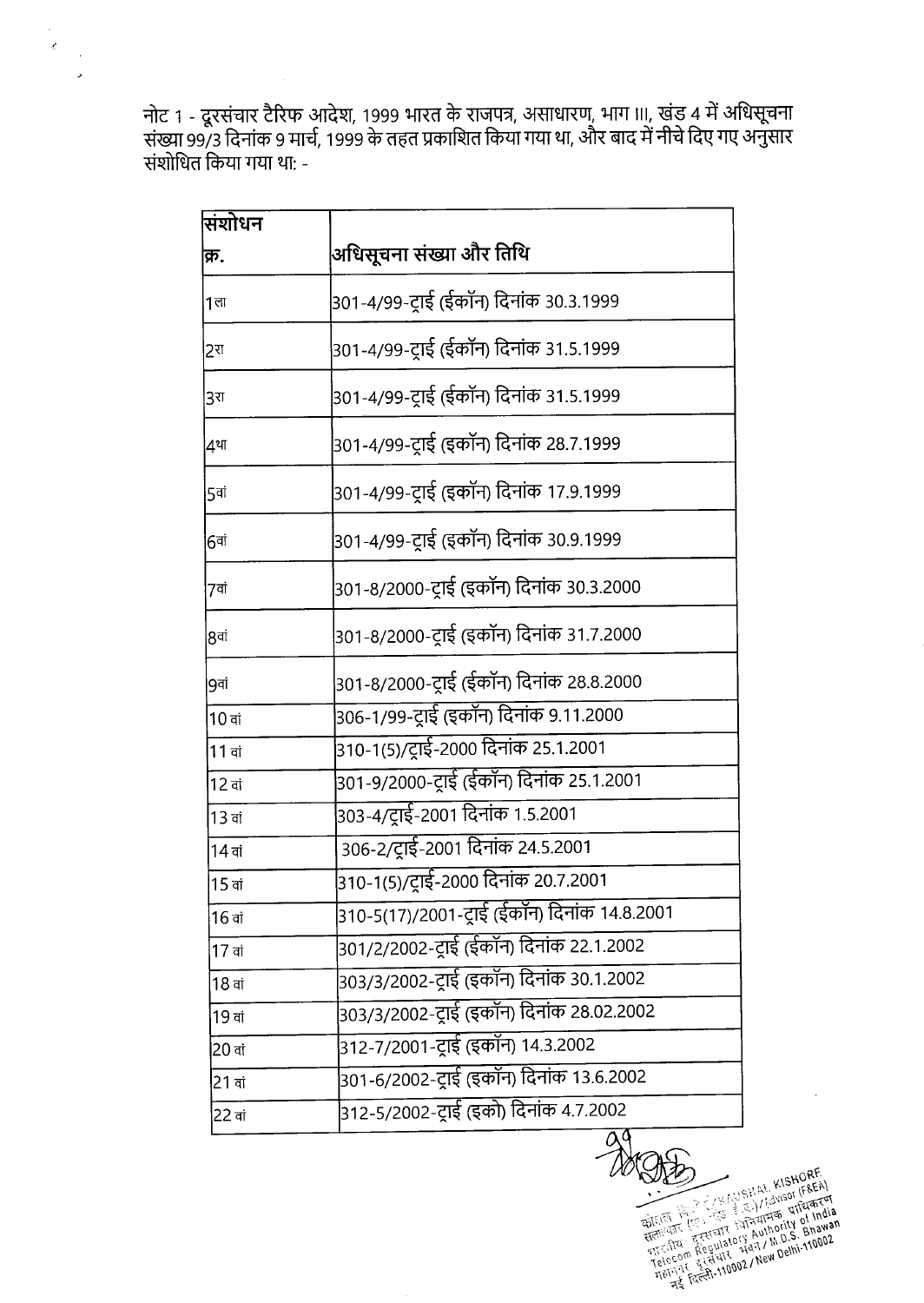| 306-2/2003-इकॉन दिनांक 24.1.2003<br>$24$ वां<br>306-2/2003-इकॉन दिनांक 12.3.2003<br>306-2/2003-इकॉन दिनांक 27.3.2003<br>303/6/2003-ट्राई (इकॉन) दिनांक 25.4.2003<br>301-51/2003-इकॉन दिनांक 5.11.2003<br>301-56/2003-इकॉन दिनांक 3.12.2003<br>301-4/2004(इकॉन) दिनांक 16.1.2004<br>301-2/2004-इको दिनांक 7.7.2004<br>301-37/2004-इको दिनांक 7.10.2004<br>301-31/2004-इको दिनांक 8.12.2004<br>310-3(1)/2003-इको दिनांक 11.3.2005<br>310-3(1)/2003-इको दिनांक 31.3.2005<br>312-7/2003-इको दिनांक 21.4.2005<br>312-7/2003-इको दिनांक 2.5.2005<br>312-7/2003-इको दिनांक 2.6.2005<br>310-3(1)/2003-इको दिनांक 8.9.2005<br>310-3(1)/2003-इको दिनांक 16.9.2005<br>310-3(1)/2003-इको दिनांक 29.11.2005<br>301-34/2005-इको दिनांक 7.3.2006<br>301-2/2006-इको दिनांक 21.3.2006<br>301-34/2006-इको दिनांक 24.01.2007<br>44 ਗਂ<br>301-18/2007-इको दिनांक 5.6.2007<br>301-36/2007-इको दिनांक 24.01.2008<br> 301-14/2008-इको दिनांक 17.3.2008<br>$47$ वां<br> 301-31/2007-इको दिनांक 1.9.2008<br>301-25/2009-ईआर दिनांक 20.11.2009<br>49 ਗਂ<br> 301-24/2012-ईआर दिनांक 19.4.2012<br>$50$ वां<br>301-26/2011-ईआर दिनांक 19.4.2012<br>51 वां<br>301-41/2012-एफ एंड ईए दिनांक 19.09.2012<br>52 <sub>π</sub><br>301-39/2012-एफ एंड ईए दिनांक 1.10.2012<br>53 वां<br>301-59/2012-एफ एंड ईए दिनांक 05.11.2012<br>54 वां | 23 वां         | 303/8/2002-ट्राई (इकॉन) दिनांक 6.9.2002 |
|-----------------------------------------------------------------------------------------------------------------------------------------------------------------------------------------------------------------------------------------------------------------------------------------------------------------------------------------------------------------------------------------------------------------------------------------------------------------------------------------------------------------------------------------------------------------------------------------------------------------------------------------------------------------------------------------------------------------------------------------------------------------------------------------------------------------------------------------------------------------------------------------------------------------------------------------------------------------------------------------------------------------------------------------------------------------------------------------------------------------------------------------------------------------------------------------------------------------------------------------------------------------------------------------------------|----------------|-----------------------------------------|
|                                                                                                                                                                                                                                                                                                                                                                                                                                                                                                                                                                                                                                                                                                                                                                                                                                                                                                                                                                                                                                                                                                                                                                                                                                                                                                     |                |                                         |
|                                                                                                                                                                                                                                                                                                                                                                                                                                                                                                                                                                                                                                                                                                                                                                                                                                                                                                                                                                                                                                                                                                                                                                                                                                                                                                     | 25 वां         |                                         |
|                                                                                                                                                                                                                                                                                                                                                                                                                                                                                                                                                                                                                                                                                                                                                                                                                                                                                                                                                                                                                                                                                                                                                                                                                                                                                                     | 126 वां        |                                         |
|                                                                                                                                                                                                                                                                                                                                                                                                                                                                                                                                                                                                                                                                                                                                                                                                                                                                                                                                                                                                                                                                                                                                                                                                                                                                                                     | 27 वां         |                                         |
|                                                                                                                                                                                                                                                                                                                                                                                                                                                                                                                                                                                                                                                                                                                                                                                                                                                                                                                                                                                                                                                                                                                                                                                                                                                                                                     | 28 वां         |                                         |
|                                                                                                                                                                                                                                                                                                                                                                                                                                                                                                                                                                                                                                                                                                                                                                                                                                                                                                                                                                                                                                                                                                                                                                                                                                                                                                     | 29 ਗਂ          |                                         |
|                                                                                                                                                                                                                                                                                                                                                                                                                                                                                                                                                                                                                                                                                                                                                                                                                                                                                                                                                                                                                                                                                                                                                                                                                                                                                                     | 30 वां         |                                         |
|                                                                                                                                                                                                                                                                                                                                                                                                                                                                                                                                                                                                                                                                                                                                                                                                                                                                                                                                                                                                                                                                                                                                                                                                                                                                                                     | 31 वां         |                                         |
|                                                                                                                                                                                                                                                                                                                                                                                                                                                                                                                                                                                                                                                                                                                                                                                                                                                                                                                                                                                                                                                                                                                                                                                                                                                                                                     | 32 वां         |                                         |
|                                                                                                                                                                                                                                                                                                                                                                                                                                                                                                                                                                                                                                                                                                                                                                                                                                                                                                                                                                                                                                                                                                                                                                                                                                                                                                     | 33 वां         |                                         |
|                                                                                                                                                                                                                                                                                                                                                                                                                                                                                                                                                                                                                                                                                                                                                                                                                                                                                                                                                                                                                                                                                                                                                                                                                                                                                                     | $34$ वां       |                                         |
|                                                                                                                                                                                                                                                                                                                                                                                                                                                                                                                                                                                                                                                                                                                                                                                                                                                                                                                                                                                                                                                                                                                                                                                                                                                                                                     | 35 वां         |                                         |
|                                                                                                                                                                                                                                                                                                                                                                                                                                                                                                                                                                                                                                                                                                                                                                                                                                                                                                                                                                                                                                                                                                                                                                                                                                                                                                     | 36 ਗ           |                                         |
|                                                                                                                                                                                                                                                                                                                                                                                                                                                                                                                                                                                                                                                                                                                                                                                                                                                                                                                                                                                                                                                                                                                                                                                                                                                                                                     | 37 वां         |                                         |
|                                                                                                                                                                                                                                                                                                                                                                                                                                                                                                                                                                                                                                                                                                                                                                                                                                                                                                                                                                                                                                                                                                                                                                                                                                                                                                     | 38 वां         |                                         |
|                                                                                                                                                                                                                                                                                                                                                                                                                                                                                                                                                                                                                                                                                                                                                                                                                                                                                                                                                                                                                                                                                                                                                                                                                                                                                                     | 39 ਗਂ          |                                         |
|                                                                                                                                                                                                                                                                                                                                                                                                                                                                                                                                                                                                                                                                                                                                                                                                                                                                                                                                                                                                                                                                                                                                                                                                                                                                                                     | 40 वां         |                                         |
|                                                                                                                                                                                                                                                                                                                                                                                                                                                                                                                                                                                                                                                                                                                                                                                                                                                                                                                                                                                                                                                                                                                                                                                                                                                                                                     | $41$ वां       |                                         |
|                                                                                                                                                                                                                                                                                                                                                                                                                                                                                                                                                                                                                                                                                                                                                                                                                                                                                                                                                                                                                                                                                                                                                                                                                                                                                                     | 42 वां         |                                         |
|                                                                                                                                                                                                                                                                                                                                                                                                                                                                                                                                                                                                                                                                                                                                                                                                                                                                                                                                                                                                                                                                                                                                                                                                                                                                                                     | 43 वां         |                                         |
|                                                                                                                                                                                                                                                                                                                                                                                                                                                                                                                                                                                                                                                                                                                                                                                                                                                                                                                                                                                                                                                                                                                                                                                                                                                                                                     |                |                                         |
|                                                                                                                                                                                                                                                                                                                                                                                                                                                                                                                                                                                                                                                                                                                                                                                                                                                                                                                                                                                                                                                                                                                                                                                                                                                                                                     | 45 वां         |                                         |
|                                                                                                                                                                                                                                                                                                                                                                                                                                                                                                                                                                                                                                                                                                                                                                                                                                                                                                                                                                                                                                                                                                                                                                                                                                                                                                     | 46 वां         |                                         |
|                                                                                                                                                                                                                                                                                                                                                                                                                                                                                                                                                                                                                                                                                                                                                                                                                                                                                                                                                                                                                                                                                                                                                                                                                                                                                                     |                |                                         |
|                                                                                                                                                                                                                                                                                                                                                                                                                                                                                                                                                                                                                                                                                                                                                                                                                                                                                                                                                                                                                                                                                                                                                                                                                                                                                                     | <b>148</b> वां |                                         |
|                                                                                                                                                                                                                                                                                                                                                                                                                                                                                                                                                                                                                                                                                                                                                                                                                                                                                                                                                                                                                                                                                                                                                                                                                                                                                                     |                |                                         |
|                                                                                                                                                                                                                                                                                                                                                                                                                                                                                                                                                                                                                                                                                                                                                                                                                                                                                                                                                                                                                                                                                                                                                                                                                                                                                                     |                |                                         |
|                                                                                                                                                                                                                                                                                                                                                                                                                                                                                                                                                                                                                                                                                                                                                                                                                                                                                                                                                                                                                                                                                                                                                                                                                                                                                                     |                |                                         |
|                                                                                                                                                                                                                                                                                                                                                                                                                                                                                                                                                                                                                                                                                                                                                                                                                                                                                                                                                                                                                                                                                                                                                                                                                                                                                                     |                |                                         |
|                                                                                                                                                                                                                                                                                                                                                                                                                                                                                                                                                                                                                                                                                                                                                                                                                                                                                                                                                                                                                                                                                                                                                                                                                                                                                                     |                |                                         |
|                                                                                                                                                                                                                                                                                                                                                                                                                                                                                                                                                                                                                                                                                                                                                                                                                                                                                                                                                                                                                                                                                                                                                                                                                                                                                                     |                |                                         |

 $\overline{\phantom{a}}$ 

 $\mathcal{A}^{\mathcal{A}}$ 

COLLES CREATED MANUSHAL KISHORE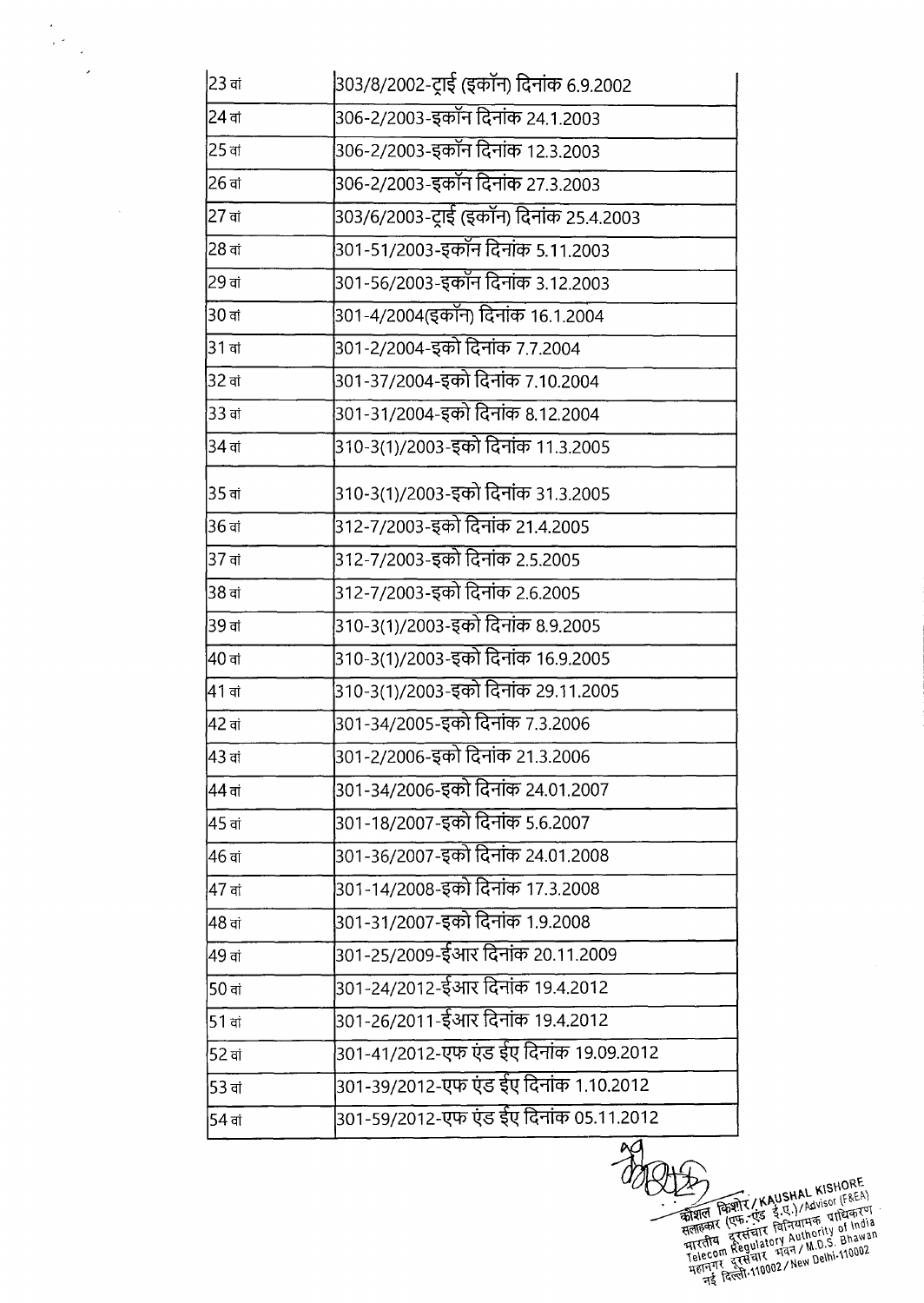| 55 वां             | 301-10/2012-एफ एंड ईए दिनांक 17.06.2013    |
|--------------------|--------------------------------------------|
| $56$ वां           | 301-26/2012-ईआर दिनांक 26.11.2013          |
| 57 वां             | 312-2/2013-एफ एंड ईए दिनांक 14.07.2014     |
| 58 वां             | 312-2/2013- एफ एंड ईए दिनांक 01.08.2014    |
| 59 ਗਂ              | 310-5 (2)/2013-एफ एंड ईए दिनांक 21.11.2014 |
| 60 वां             | 301-16/2014-एफ एंड ईए दिनांक 09.04.2015    |
| 61 वां             | 301-30/2016-एफ एंड ईए दिनांक 22.11.2016    |
| $62$ वां           | 301-30/2016-एफ एंड ईए दिनांक 27.12.2016    |
| $63$ वां           | 312-1/2017-एफ एंड ईए दिनांक 16.02.2018     |
| 64 वां             | 301-20/2018-एफ एंड ईए दिनांक 24.09.2018    |
| <sup>1</sup> 65 ਗਂ | 301-03/2020-एफ एंड ईए दिनांक 03.06.2020    |
| 66 वां             | सी-3/7/(5)/2021-एफईए-1 दिनांक 27.01.2022   |

नोट 2. - व्याख्यात्मक ज्ञापन दूरसंचार टैरिफ ( सडसठवां संशोधन) आदेश, 2022 का कारण बताता है।

#### विवरणात्मक ज्ञापन

भादुविप्रा ने टीटीओ, 1999 के खंड 6 में उप खंड (xi) और (xii) सम्मिलित किए हैं जो प्रदान करता है कि:

प्रत्येक दूरसंचार सेवा प्रदाता (टी. एस. पीज.) तीस दिनों की वैधता वाले कम से कम एक प्लान  $(x<sub>i</sub>)$ वाउंचर (पी. वी.), एक स्पेशल टैरिफ वाउंचर (एस.टी.वी.) और एक कॉम्बो वाउंचर (सी. वी.) की पेशकश करेगा।

प्रत्येक दूरसंचार सेवा प्रदाता (टी. एस. पीज.) कम से कम एक प्लान वाउचर (पी. वी.) , एक  $(xii)$ स्पेशल टैरिफ वाउचर (एस.टी.वी.) और एक कॉम्बो वाउचर (सी. वी.) की पेशकश करेगा जिसका हर महीने की एक ही तारीख को नवीकरणीय होगा।

टीटीओ (66वां संशोधन) आदेश के जवाब में, भादुविप्रा को बीएसएनएल/वीआईएल/सीओएआई से पत्राचार प्राप्त हुआ है जो इस प्रकार है:

### बीएसएनएल

यदि कोई ग्राहक 29/30 या 31 जनवरी को रिचार्ज करता है, तो रिचार्ज की अगली देय तिथि क्या होनी चाहिए:

यदि ग्राहक 31 मार्च, 31 मई, 31 अगस्त और 31 अक्टूबर को रिचार्ज करता है, तो रिचार्ज के लिए अगली देय तिथि क्या होनी चाहिए



कौशल किशोरं KAUSHAL KISHORE<br>सलाहकार (एफ. एंड ई.ए.)/Advisor (F&EA) नई दिल्ली-110002 / New Delhi-110002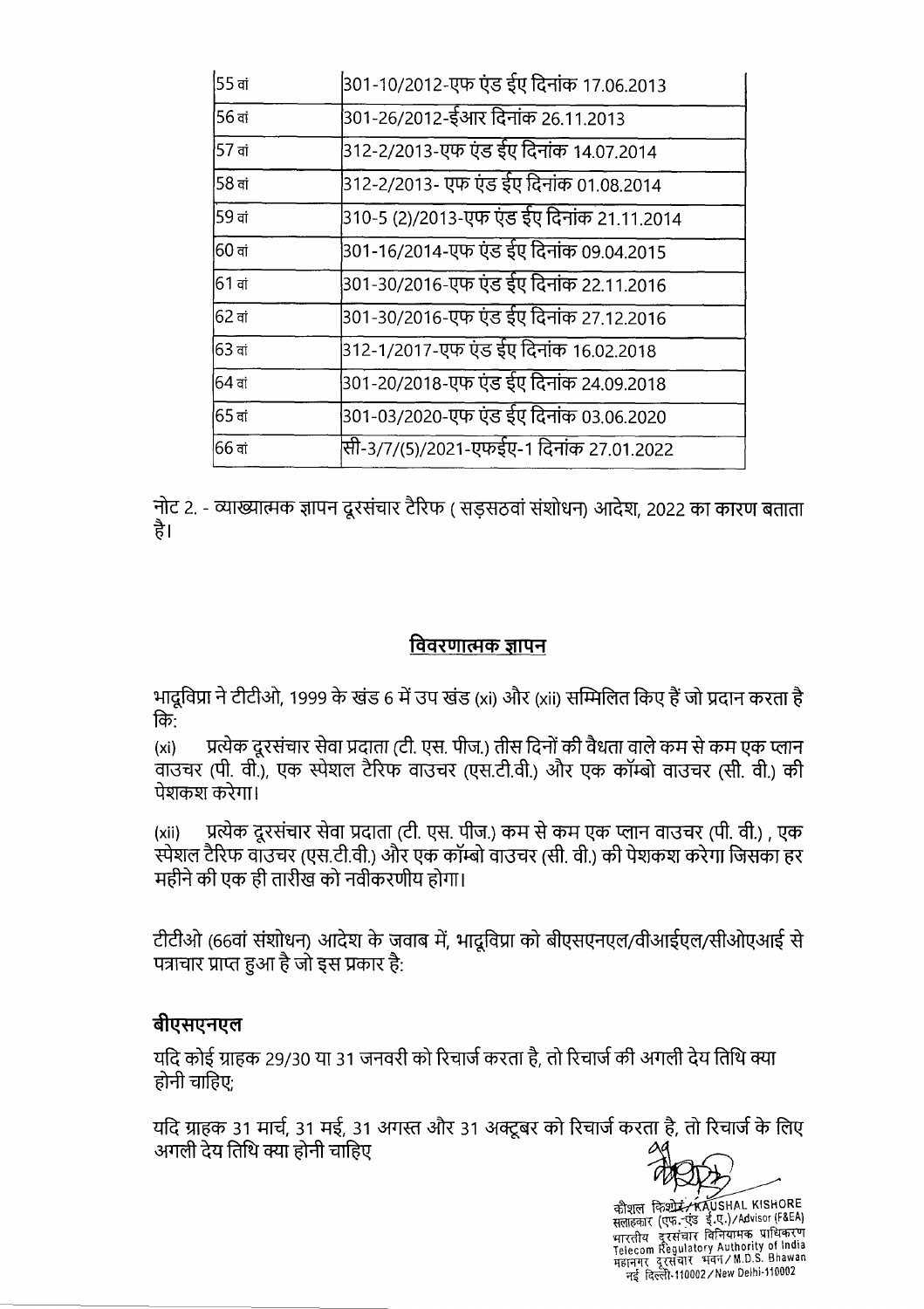### वीआईएल

 $\ddot{\phantom{a}}$ 

 $\mathbf{r}$ 

वीआईएल ने कहा है कि वे उपर्युक्त टीटीओ (66वां संशोधन) आदेश के तहत निर्धारित आवश्यकताओं को निम्नलिखित के अनुसार पूरा करेंगे:

तीस दिनों की वैधता वाले कम से कम एक प्लान वाउचर (पी. वी.), एक स्पेशल टैरिफ वाउचर (एस.टी.वी.) और एक कॉम्बो वाउचर (सी. वी.) के संबंध में, वे आवश्यकताओं को पूरा करेंगे और टीटीओ 66वें संशोधन के तहत प्रदान की गई दो महीने की समयावधि के भीतर, अपने संभी लाइसेंस प्राप्त सेवा क्षेत्रों में इसे बाजार में उपलब्ध कराएंगे। वीआईएल 30 दिनों का एसटीवी चला रहा है, जिसकी कीमत 6 महीने से उनके सभी लाइसेंस प्राप्त क्षेत्रों में 327 रुपये है।

कम से कम एक प्लान वाउचर (पी. वी.), एक स्पेशल टैरिफ वाउचर (एस.टी.वी.) और एक कॉम्बो वाउचर (सी. वी.) के संबंध में जिनका हर महीने की एक ही तारीख को नवीकरणीय होगा. वे आवश्यकता को पूरा करेंगे और तीन लाइसेंस प्राप्त सेवा क्षेत्रों में टीटीओ 66वें संशोधन के तहत प्रदान की गई दो महीने की समय अवधि के भीतर बाजार में इसे लागू कर देंगे। शेष लाइसेंस प्राप्त सेवा क्षेत्रों में, उनके पास तकनीकी व्यवहार्यता (टेक्निकल फिजिबिलिटी) के मुद्दे हैं, जिन पर काम किया जा रहा है और इसके समाधान में भादूविप्रा द्वारा निर्धारित दो महीने के समय सीमा से अधिक समय लगने की उम्मीद है। मेसर्स वीआईएल ने सभी एलएसए के लिए कार्यान्वयन की संभावित तिथि को दर्शाते हुए एक अस्थायी चार्ट प्रदान किया है जिसमे दर्शाया गया है की कार्यान्वयन समय सीमा मई 2023 तक बढ सकती है।

उपरोक्त मद्दों को ध्यान में रखते हुए उन्होंने टीटीओ 66वें संशोधन (हर महीने की एक ही तारीख पर रिचार्ज) के प्रावधानों को पूरा करने के लिए समय बढ़ाने का अनुरोध किया है, जब तक शेष 19 लाइसेंसीकृत सेवा क्षेत्रों में तकनीकी व्यवहार्यता के मुद्दे का समाधान नहीं हो जाता।

## सीओएआई

सीओएआई का विचार है कि टीटीओ के खंड 6 (xii) के संबंध में. प्रत्येक माह के एक ही दिन को नवीकरणीय उपलब्धता के लिए टैरिफ वैधता संरचना में कोई परिवर्तन करने के लिए, उपभोक्ता जागरूकता. प्रीपेड बिलिंग सिस्टम में भारी बदलाव, अपने और तीसरे पक्ष के चैनलों में प्रकाशन और खदरा चैनल शिक्षा के मामले में बड़े प्रयासों की आवश्यकता होगी।

इसके अलावा, चूंकि एक कैलेंडर माह के दिन स्थिर नहीं होते हैं (अर्थात 28/29/30/31 दिन),  $2.$ ग्राहक रिचार्ज नवीनीकरण तिथि को महीने के प्रत्येक दिन किए गए रिचार्ज के लिए स्थिर नहीं रखा जा सकता है। यह किसी विशेष महीने में दिनों की संख्या के आधार पर महीने-दर-महीने अलग-अलग होगा।

उन्होंने आगे कहा है कि टीएसपी किसी विशेष महीने में दिनों की संख्या से संबंधित किसी भी  $3<sub>1</sub>$ उपभोक्ता/प्रक्रिया उलझन से बचने के लिए नीचे उल्लिखित दृष्टिकोण के अनुसार उक्त भादूविप्रा आदेश को लागू करने की प्रक्रिया में हैं:

किसी भी महीने की तारीख 1 से 28 तारीख तक किए गए सभी रिचार्ज के लिए नवीनीकरण  $(a)$ की तारीख साल के प्रत्येक महीने के लिए समान रहेगी।

29/30/31 जनवरी को रिचार्ज किए गए टैरिफ वाउचर की समाप्ति 28/29 फरवरी को होगी।  $(b)$ 

31 मार्च, मई, अगस्त और अक्टूबर को रिचार्ज किए गए टैरिफ वाउचर की समाप्ति उसके  $(c)$ बाद के महीनों यानी 30 अप्रैल, जन, सितंबर और नवंबर को होगी।

उन्होंने आगे प्रस्तुत किया है कि उक्त टैरिफ आदेश दिनांक 27 जनवरी 2022 के कार्यान्वयन में भादूविप्रा द्वारा प्रदान की गई 2 महीने की समय-सीमा पर्याप्त नहीं है और सुझाव दिया कि टीएसपी

ELECTRIC CONTROL AND MONETAGE सलाहकार (एफ. १५५ % ५८%)/ havisor (१४६२)<br>सलाहकार (एफ. १५५ % द्विनियामक प्राधिकरण<br>बारसीय दूरसंचार विनियामक प्राप्त India<br>Telecom Regulatory Authority Bhawan<br>Telecom Regulatory Authority Behi-110002